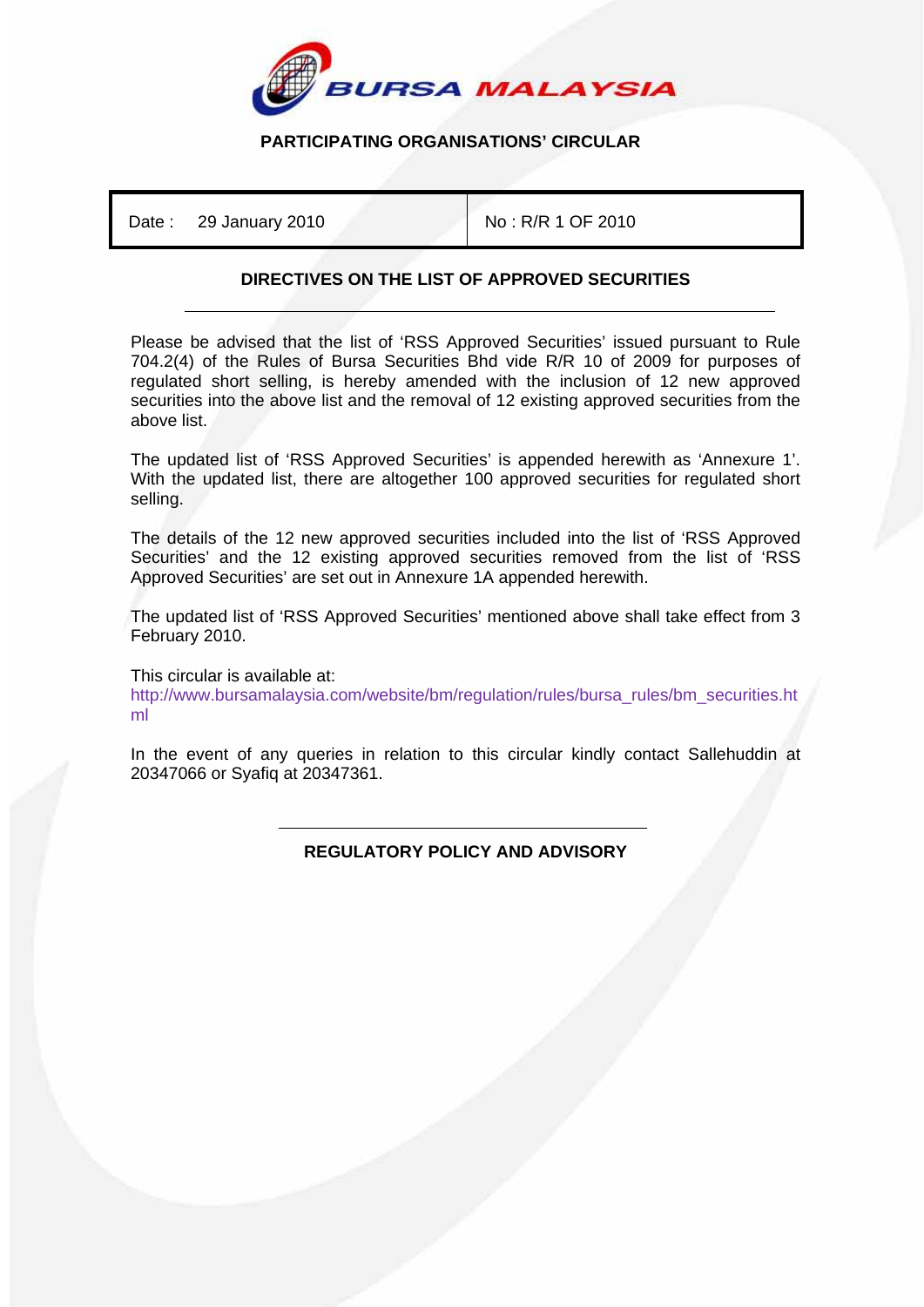| <b>RSS APPROVED SECURITIES</b> |                   |                                   |  |  |
|--------------------------------|-------------------|-----------------------------------|--|--|
| <b>No</b>                      | <b>STOCK CODE</b> | <b>STOCK LONG NAME</b>            |  |  |
| 1                              | 5185              | AFFIN HOLDINGS BHD                |  |  |
| $\overline{c}$                 | 5099              | AIRASIA BHD                       |  |  |
| 3                              | 1015              | AMMB HOLDINGS BHD                 |  |  |
| 4                              | 6556              | ANN JOO RESOURCES BHD             |  |  |
| 5                              | 5076              | ASTRO ALL ASIA NETWORKS PLC       |  |  |
| 6                              | 6888              | AXIATA GROUP BERHAD               |  |  |
| 7                              | 1473              | BANDAR RAYA DEVELOPMENTS BHD      |  |  |
| 8                              | 3395              | BERJAYA CORPORATION BHD           |  |  |
| 9                              | 1562              | BERJAYA SPORTS TOTO BHD           |  |  |
| 10                             | 5258              | <b>BIMB HOLDINGS BHD</b>          |  |  |
| 11                             | 2771              | <b>BOUSTEAD HOLDINGS BHD</b>      |  |  |
| $12 \overline{ }$              | 1818              | <b>BURSA MALAYSIA BHD</b>         |  |  |
| 13                             | 1023              | CIMB GROUP HOLDINGS BERHAD        |  |  |
| 14                             | 7277              | DIALOG GROUP BHD                  |  |  |
| 15                             | 1619              | DRB-HICOM BHD                     |  |  |
| 16                             | 3417              | EASTERN & ORIENTAL BHD            |  |  |
| 17                             | 2143              | ECM LIBRA FINANCIAL GRP BHD       |  |  |
| 18                             | 5266              | <b>EON CAPITAL BHD</b>            |  |  |
| 19                             | 5101              | EVERGREEN FIBREBOARD BHD          |  |  |
| 20                             | 5398              | GAMUDA BHD                        |  |  |
| 21                             | 3182              | <b>GENTING BHD</b>                |  |  |
| 22                             | 4715              | GENTING MALAYSIA BERHAD           |  |  |
| 23                             | 2291              | <b>GENTING PLANTATIONS BERHAD</b> |  |  |
| 24                             | 5138              | HAP SENG PLANTATIONS HOLDINGS BHD |  |  |
| 25                             | 5819              | HONG LEONG BANK BHD               |  |  |
| 26                             | 1082              | HONG LEONG FINANCIAL GROUP BHD    |  |  |
| 27                             | 1597              | <b>IGB CORPORATION BHD</b>        |  |  |
| 28                             | 3336              | IJM CORPORATION BHD               |  |  |
| 29                             | 5215              | <b>IJM LAND BERHAD</b>            |  |  |
| 30                             | 2216              | IJM PLANTATIONS BHD               |  |  |
| 31                             | 1961              | <b>IOI CORPORATION BHD</b>        |  |  |
| 32                             | 3522              | KIAN JOO CAN FACTORY BHD          |  |  |
| 33                             | 5060              | KINSTEEL BHD                      |  |  |
| 34                             | 5089              | KLCC PROPERTY HOLDINGS BHD        |  |  |
| 35                             | 7164              | KNM GROUP BHD                     |  |  |
| 36                             | 2445              | KUALA LUMPUR KEPONG BHD           |  |  |
| 37                             | 2003              | KULIM (M) BHD                     |  |  |
| 38                             | 5843              | KUMPULAN PERANGSANG SELANGOR BHD  |  |  |
| 39                             | 5097              | KURNIA ASIA BHD                   |  |  |
| 40                             | 3794              | LAFARGE MALAYAN CEMENT BHD        |  |  |
| 41                             | 1643              | LANDMARKS BHD                     |  |  |
| 42                             | 7064              | LATEXX PARTNERS BHD               |  |  |
| 43                             | 6645              | LINGKARAN TRANS KOTA HOLDINGS BHD |  |  |
| 44                             | 2011              | LINGUI DEVELOPMENT BHD            |  |  |
| 45                             | 4235              | LION INDUSTRIES CORPORATION BHD   |  |  |
| 46                             | 8583              | MAH SING GROUP BHD                |  |  |
| 47                             | 1155              | MALAYAN BANKING BHD               |  |  |
| 48                             | 5014              | MALAYSIA AIRPORT HOLDINGS BHD     |  |  |
| 49                             | 1171              | MALAYSIA BUILDING SOCIETY BHD     |  |  |
| 50                             | 5077              | MALAYSIAN BULK CARRIERS BHD       |  |  |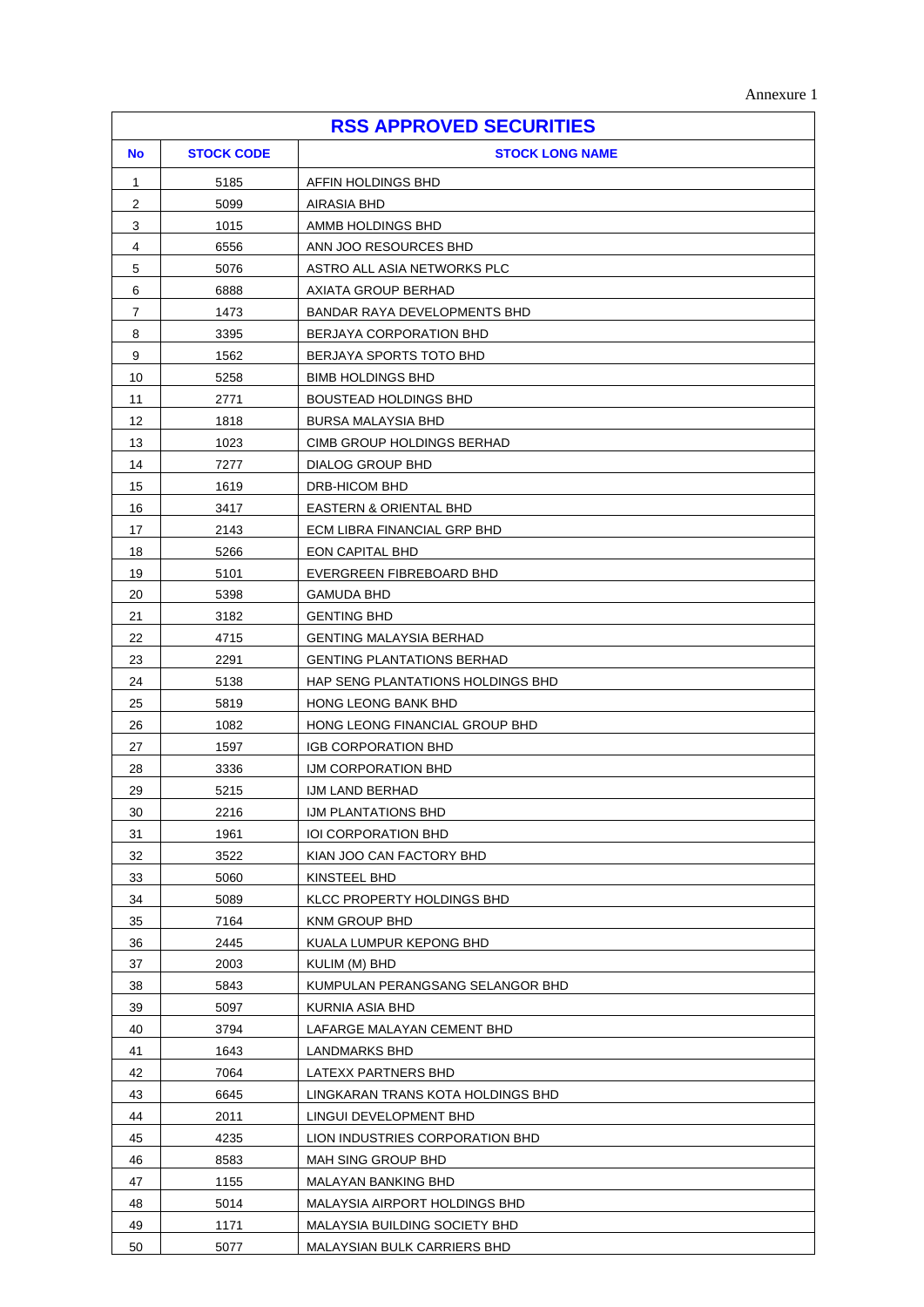| <b>RSS APPROVED SECURITIES</b> |                   |                                             |  |  |
|--------------------------------|-------------------|---------------------------------------------|--|--|
| <b>No</b>                      | <b>STOCK CODE</b> | <b>STOCK LONG NAME</b>                      |  |  |
| 51                             | 1651              | MALAYSIAN RESOURCES CORPORATION BHD         |  |  |
| 52                             | 3875              | <b>MEASAT GLOBAL BHD</b>                    |  |  |
| 53                             | 4502              | <b>MEDIA PRIMA BHD</b>                      |  |  |
| 54                             | 3816              | MISC BHD (Inc. MISC-F)                      |  |  |
| 55                             | 2194              | MMC CORPORATION BHD                         |  |  |
| 56                             | 3905              | MULPHA INTERNATIONAL BHD                    |  |  |
| 57                             | 3859              | MULTI-PURPOSE HOLDINGS BHD                  |  |  |
| 58                             | 5053              | OSK HOLDINGS BHD                            |  |  |
| 59                             | 5657              | PARKSON HOLDINGS BHD                        |  |  |
| 60                             | 5146              | PERWAJA HOLDINGS BERHAD                     |  |  |
| 61                             | 7108              | PETRA PERDANA BHD                           |  |  |
| 62                             | 5681              | PETRONAS DAGANGAN BHD                       |  |  |
| 63                             | 6033              | PETRONAS GAS BHD                            |  |  |
| 64                             | 5052              | PLUS EXPRESSWAYS BHD                        |  |  |
| 65                             | 4065              | PPB GROUP BHD                               |  |  |
| 66                             | 5304              | PROTON HOLDINGS BHD                         |  |  |
| 67                             | 1295              | PUBLIC BANK BHD (Inc. Public Bank-F)        |  |  |
| 68                             | 6807              | PUNCAK NIAGA HOLDINGS BHD                   |  |  |
| 69                             | 9415              | QSR BRANDS BHD                              |  |  |
| 70                             | 5030              | RANHILL BHD                                 |  |  |
| 71                             | 1066              | RHB CAPITAL BHD                             |  |  |
| 72                             | 8575              | SAPURACREST PETROLEUM BHD                   |  |  |
| 73                             | 7158              | <b>SCOMI GROUP BHD</b>                      |  |  |
| 74                             | 4197              | SIME DARBY BHD                              |  |  |
| 75                             | 2739              | SINO HUA-AN INTERNATIONAL BHD               |  |  |
| 76                             | 8664              | SP SETIA BHD                                |  |  |
| 77                             | 6165              | SUNRISE BHD                                 |  |  |
| 78                             | 6289              | SUNWAY CITY BHD                             |  |  |
| 79                             | 4308              | SUNWAY HOLDINGS BHD                         |  |  |
| 80                             | 7106              | SUPERMAX CORPORATION BHD                    |  |  |
| 81                             | 4898              | TA ENTERPRISE BHD                           |  |  |
| 82                             | 4405              | TAN CHONG MOTOR HOLDINGS BHD                |  |  |
| 83                             | 2267              | TANJONG PUBLIC LIMITED COMPANY              |  |  |
| 84                             | 4863              | TELEKOM MALAYSIA BHD                        |  |  |
| 85                             | 5347              | TENAGA NASIONAL BHD                         |  |  |
| 86                             | 5031              | TIME DOTCOM BHD                             |  |  |
| 87                             | 5103              | TITAN CHEMICALS CORP. BHD                   |  |  |
| 88                             | 7113              | TOP GLOVE CORPORATION BHD                   |  |  |
| 89                             | 4804              | TRADEWINDS CORPORATION BHD                  |  |  |
| 90                             | 7100              | UCHI TECHNOLOGIES BHD                       |  |  |
| 91                             | 5148              | UEM LAND HOLDINGS BHD                       |  |  |
| 92                             | 4588              | UMW HOLDINGS BHD                            |  |  |
| 93                             | 5005              | UNISEM (M) BHD                              |  |  |
| 94<br>95                       | 5142<br>9679      | WAH SEONG CORPORATION BHD<br><b>WCT BHD</b> |  |  |
|                                |                   |                                             |  |  |
| 96<br>97                       | 4243<br>3158      | WTK HOLDINGS BHD<br>YNH PROPERTY BHD        |  |  |
| 98                             | 4677              | YTL CORPORATION BHD                         |  |  |
| 99                             | 2577              | YTL LAND & DEVELOPMENT BHD                  |  |  |
| 100                            | 6742              | YTL POWER INTERNATIONAL BHD                 |  |  |